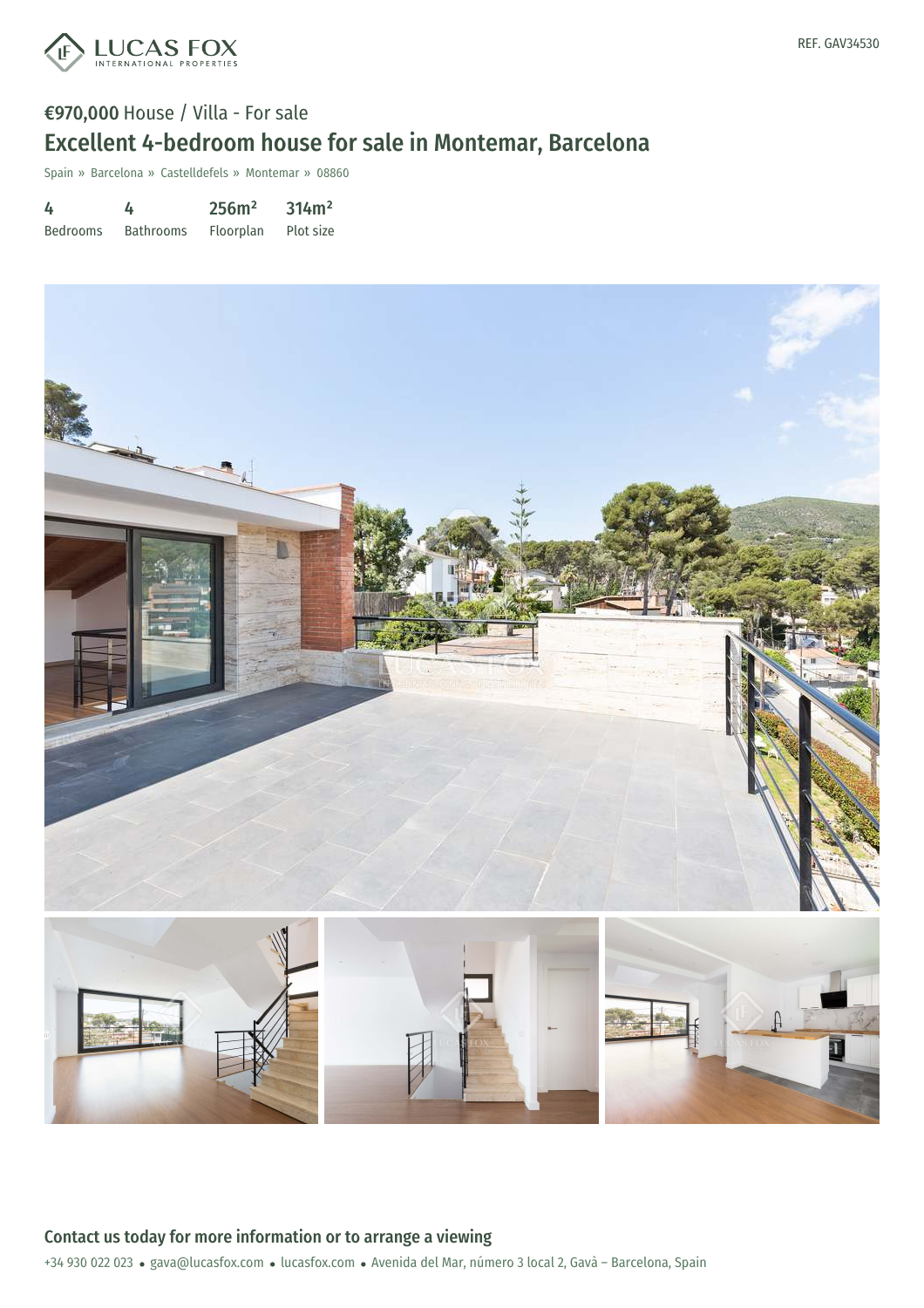

## €970,000 House / Villa - For sale Excellent 4-bedroom house for sale in Montemar, Barcelona

Spain » Barcelona » Castelldefels » Montemar » 08860

4 Bedrooms 4 Bathrooms 256m² Floorplan 314m² Plot size

#### OVERVIEW

## Spectacular house with lots of light, completely renovated with views of the town of Castelldefels, for sale in Montemar.

The house has 2 entrance doors: one with direct access to the garage and the other with direct access to the entrance of the house by stairs.

From the entrance, on the ground floor, we find a spacious and bright outdoor livingdining room and a kitchen with a beautiful island, open to the living-dining room and with access to one of the terraces. In addition, it has a guest toilet.

Going up the stairs, on the first floor, we find the master bedroom with private bathroom with shower, completely exterior facing and with access to another terrace with spectacular views of the town of Castelldefels. In addition, we find 2 double bedrooms and another bathroom with a shower.

On the second floor, we find a large multipurpose space with many options, even with the possibility of becoming a large suite, as it has its own access to another terrace and offers magnificent views of the sea.

Finally, we have the garage area with capacity for 3 cars and a space for a gym area, storage room or cellar.

Currently, the house does not have a swimming pool, but there is an option to buy it with the project.

Brand new renovated house, in an excellent location with views of the sea and the town.



[lucasfox.com/go/gav34530](https://www.lucasfox.com/go/gav34530)

Mountain views, Terrace, Natural light, Communal terrace, Parking, Alarm, Balcony, Chill out area, Equipped Kitchen, Exterior, Heating, Interior, Near international schools, New build, Pet-friendly, Renovated, Transport nearby, Views, Well